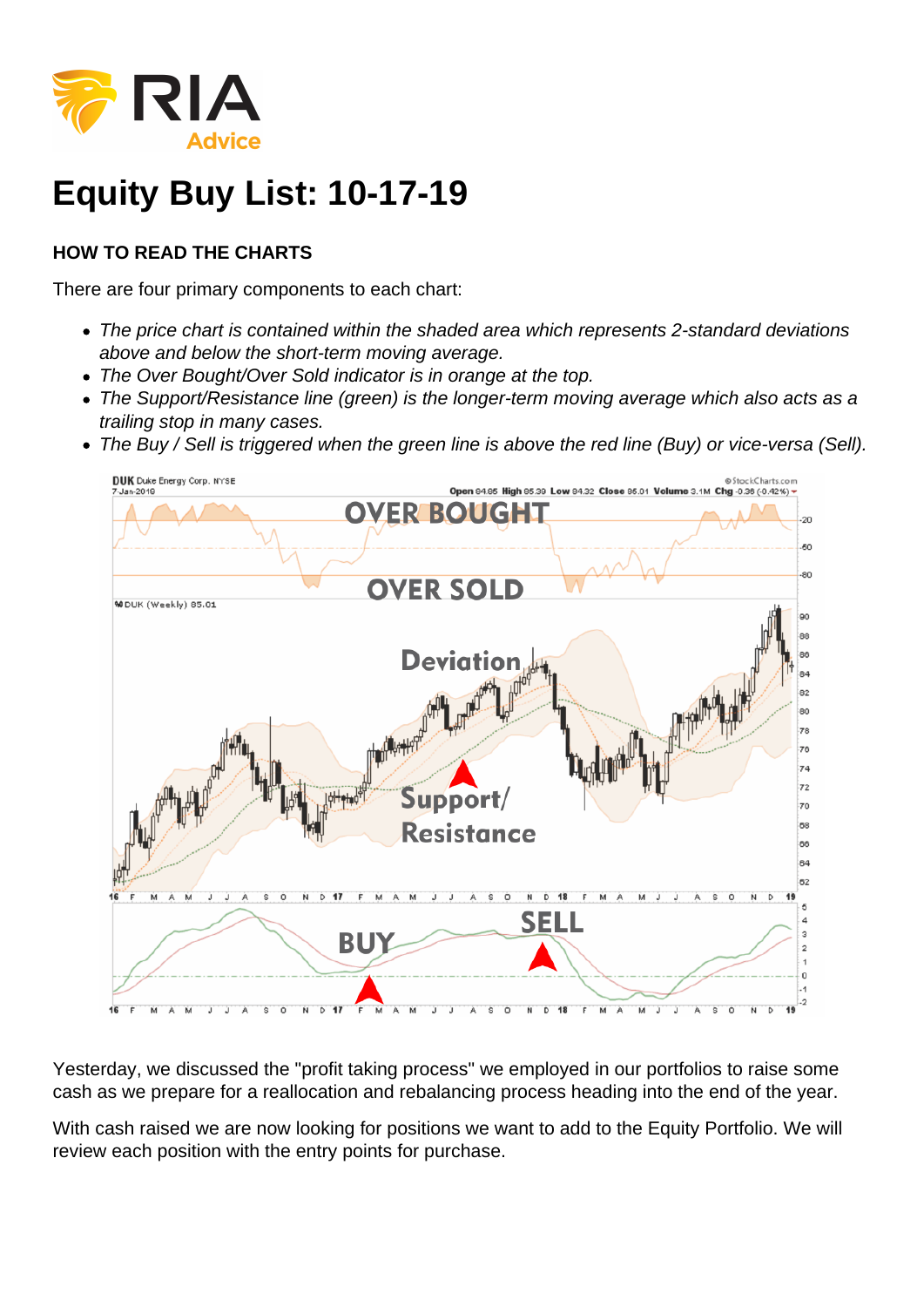NOTE: These are positions we are currently CONSIDERING. Do not mistake this list as a recommendation to buy any of the securities listed below. IF we add any of these positions to our portfolio you will be emailed a alert accordingly.

## Equity Buy List

AMZN - Amazon.com

- Last week, we noted that "if the market is going to move higher into year-end, then AMZN should lead the way particularly as we head into holiday shopping season."
- The trade setup didn't change much this past week, and with AMZN's sell signal pretty deeply oversold there is a decent entry point.
- We are looking for the buy signal to turn higher before adding to the portfolio.
- Stop is adjusted to \$1700 hard stop.

ABBV - AbbiVie Inc.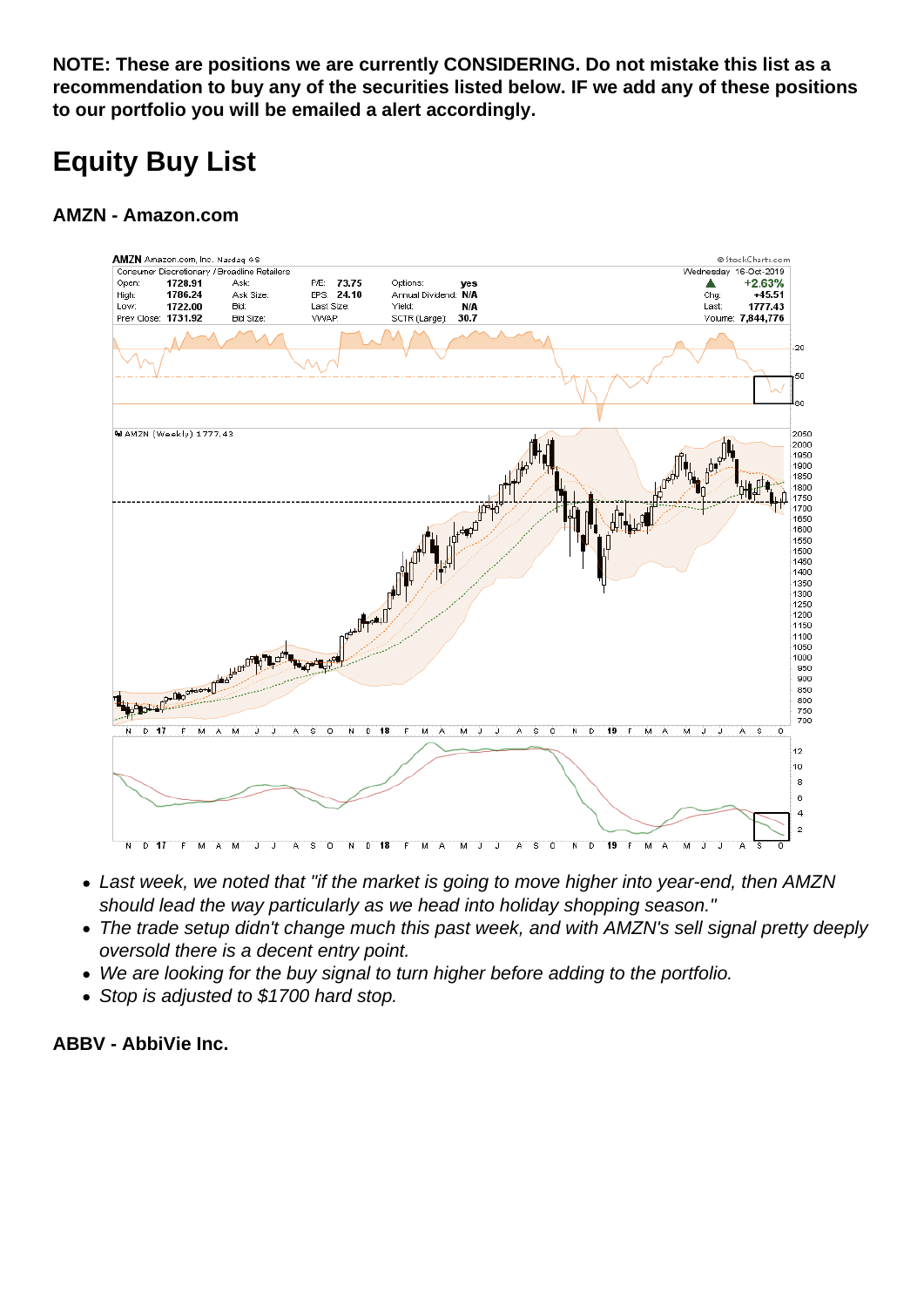- ABBV recently bounced off of critical support and has triggered a buy signal.
- We are looking to add a position but would like to see a break above important overhead resistance first.
- The secondary setup is a pullback to \$70 that holds. We will add 1/2 of our position at that level and add the second 1/2 position on a break above overhead resistance.
- Stop after initial entry is \$64

MU - Micron Technology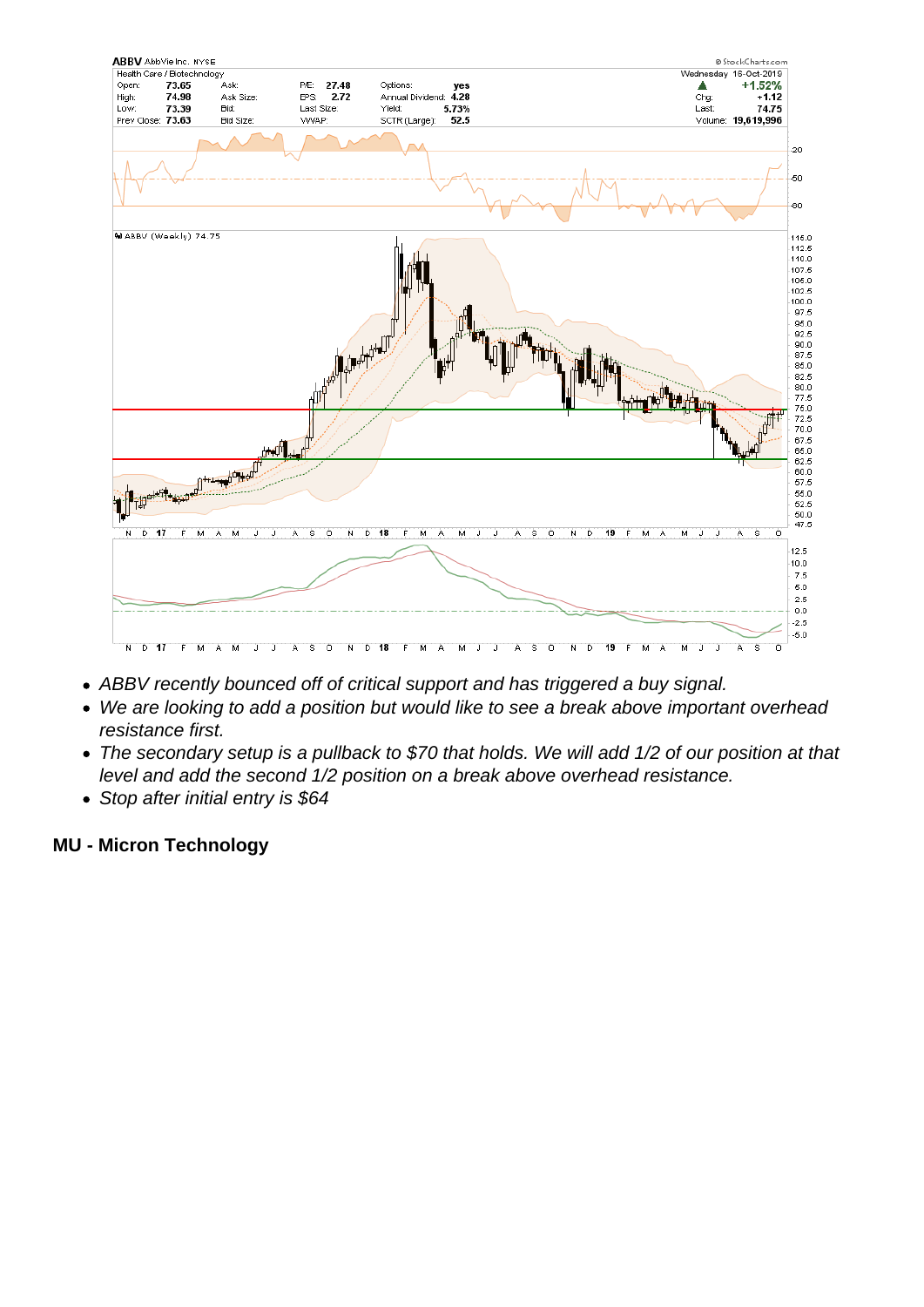- We were previously long MU and got stopped out with a minor loss.
- However, if trade is resolved and economic data begins to show some improvement, then MU should continue to push higher.
- We are looking to buy on a pullback to support that holds without triggering a "sell signal."
- Stop loss after buy is \$32.50

CRM - Salesforce.com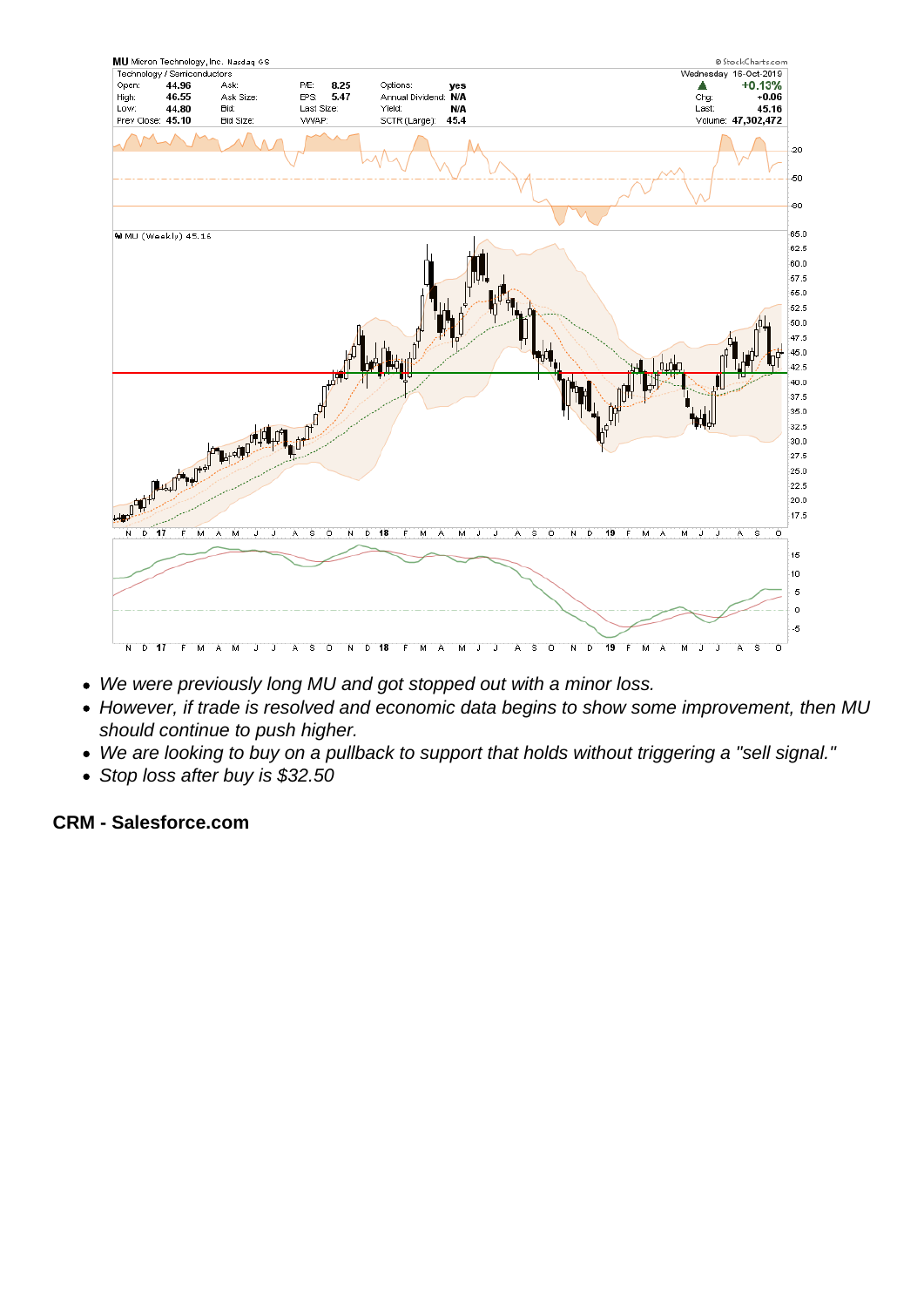

- CRM has gotten pretty oversold and the sell-signal is very deep. Importantly, CRM has held a rising trendline support which is bullish.
- CRM has a tendency to beat earnings and do well, so there is a decent trade setup here.
- We will look to add CRM if support holds and we see the buy signal begin to improve.  $\bullet$
- Stop loss is set at \$140

## **JNJ - Johnson & Johnson**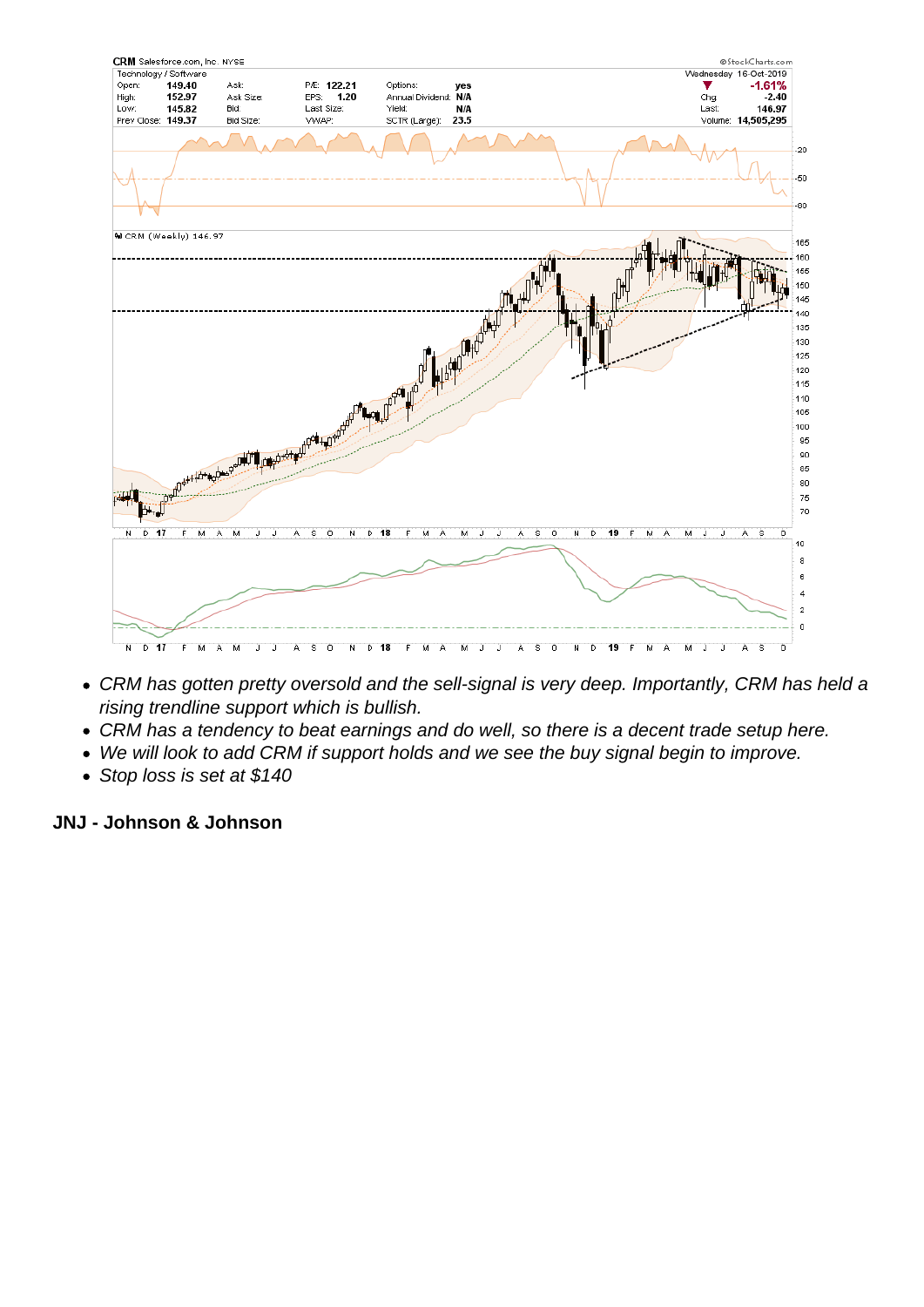- JNJ has continued to hold a rising trendline and we have added to position previously.
- We will look to overweight our portfolio position in JNJ if the buy signal is triggered and JNJ can holding above the 200-dma.
- Stop loss is set at \$127.50.

KSS - Kohls Corp.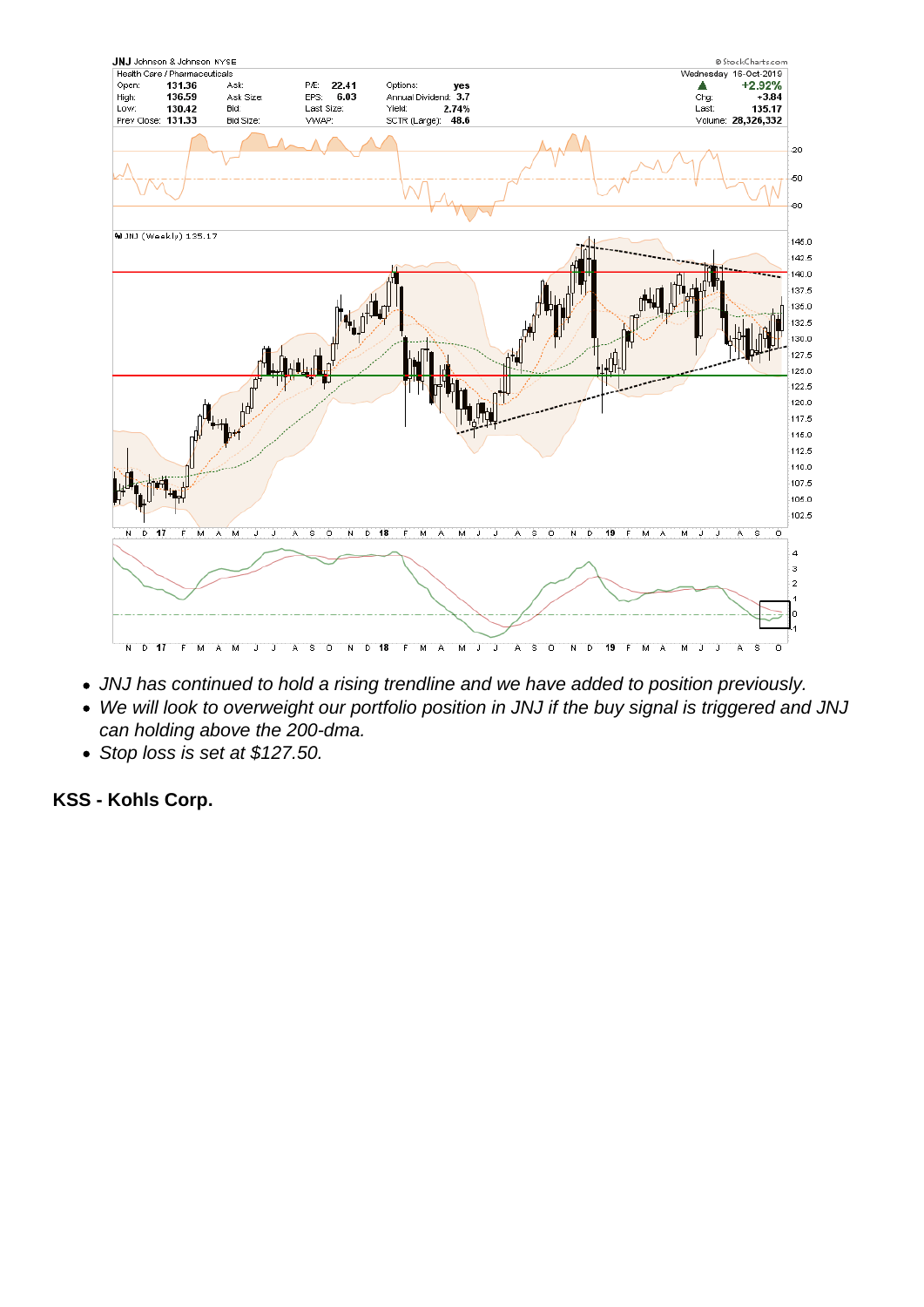- The retail shopping season is approaching and KSS is in a good position to pick up on a cash-strapped consumer.
- With a buy signal being triggered and being very oversold, we are interested in adding a small trading position to accounts to see if our thesis holds.
- A pullback to \$50 that holds should provide a reasonable entry point for 1/2 position with a break above the 200-dma clearing the way to add to the position further.
- Stop-loss after entry is \$46.

KHC - Kraft Heinz Co.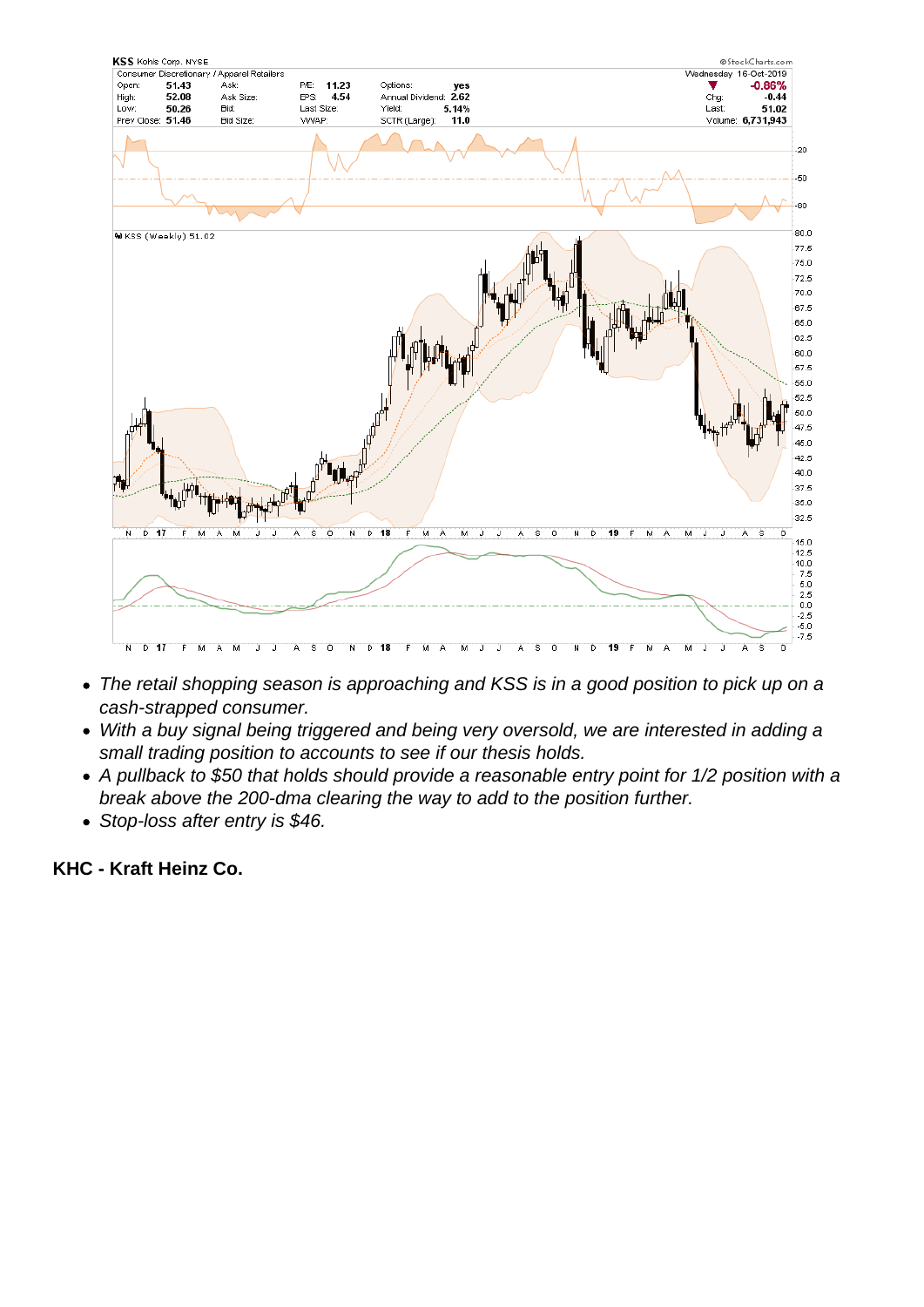- KHC has had the "dog snot" beat out of it over the last 2-years.
- This is a super speculative position for the portfolio, and we will keep our initial sizing small. However, I love a good turnaround story and I think KHC may well be able to get themselves moving again.
- KHC has triggered a buy signal but the stock is not responding. Therefore we will be patient and wait for the right opportunity.
- Stop-loss after entry will be \$25

FB - Facebook, Inc.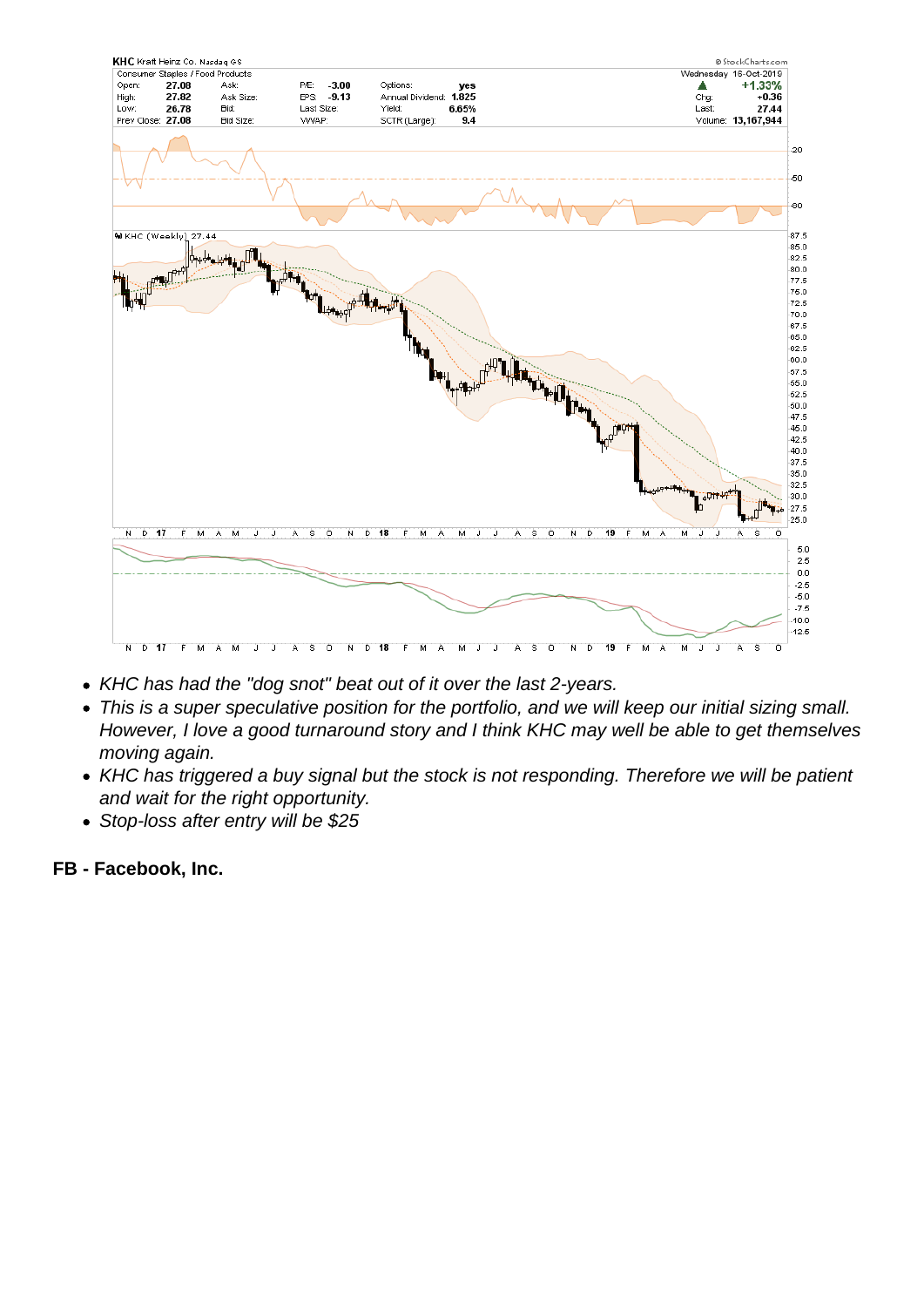- With a "sell signal" triggered at a fairly high level, downside risk remains decent so we are not in a hurry to add FB.
- However, FB tends to do well during earnings season so there is a decent trading opportunity.
- We would like to see a pullback that holds recent support and gives us a better entry point.
- Stop-loss after entry will be \$180

UNH - UnitedHealth Group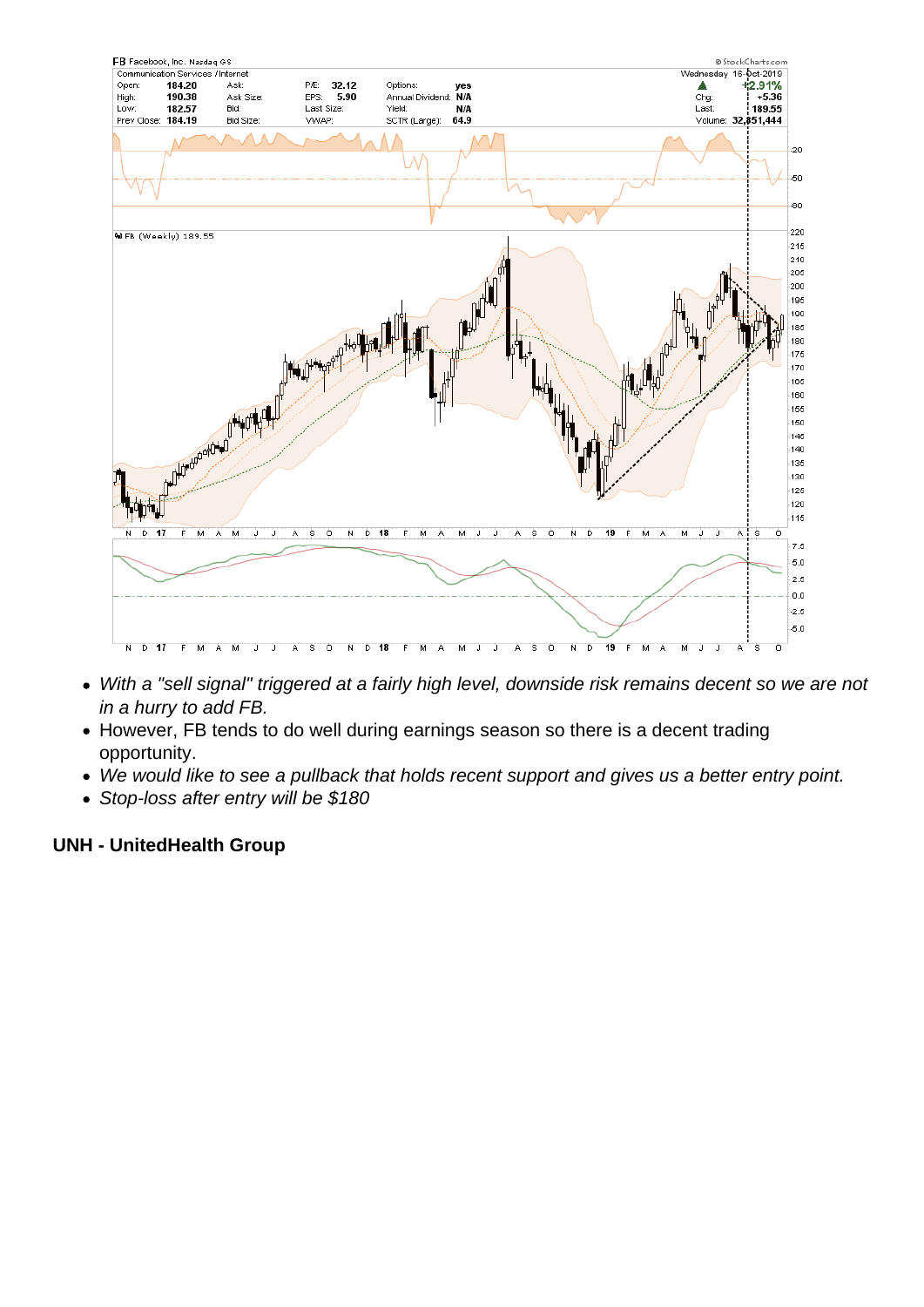- UNH had a good earnings report that led to a pop in the stock. We have been looking for an opportunity to add to our position and take it to overweight.
- We need to see an improvement in the "buy signal" and a break above the 200-dma would give us a better entry point.
- Stop loss remains \$215

XOM - Exxon Mobil